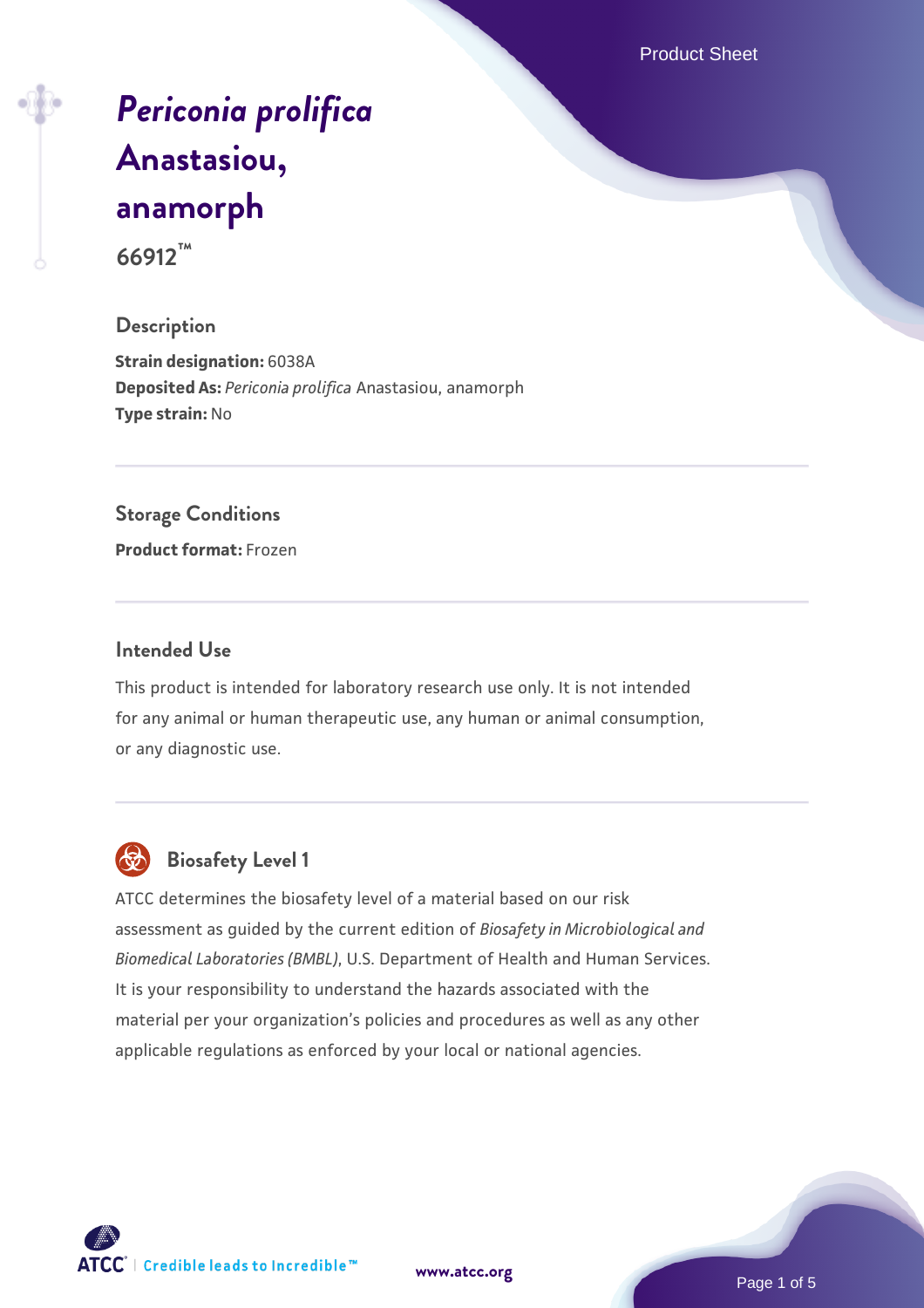# **[Periconia prolifica](https://www.atcc.org/products/66912) [Anastasiou, anamorph](https://www.atcc.org/products/66912)** Product Sheet **66912**

ATCC highly recommends that appropriate personal protective equipment is always used when handling vials. For cultures that require storage in liquid nitrogen, it is important to note that some vials may leak when submersed in liquid nitrogen and will slowly fill with liquid nitrogen. Upon thawing, the conversion of the liquid nitrogen back to its gas phase may result in the vial exploding or blowing off its cap with dangerous force creating flying debris. Unless necessary, ATCC recommends that these cultures be stored in the vapor phase of liquid nitrogen rather than submersed in liquid nitrogen.

# **Certificate of Analysis**

For batch-specific test results, refer to the applicable certificate of analysis that can be found at www.atcc.org.

# **Growth Conditions**

**Medium:**  [ATCC Medium 350: Emerson YpSs agar](https://www.atcc.org/-/media/product-assets/documents/microbial-media-formulations/3/5/0/atcc-medium-350.pdf?rev=d31d155d380a449c8b75f2d802bfc573) **Temperature:** 24°C

# **Material Citation**

If use of this material results in a scientific publication, please cite the material in the following manner: *Periconia prolifica* Anastasiou, anamorph (ATCC 66912)

#### **References**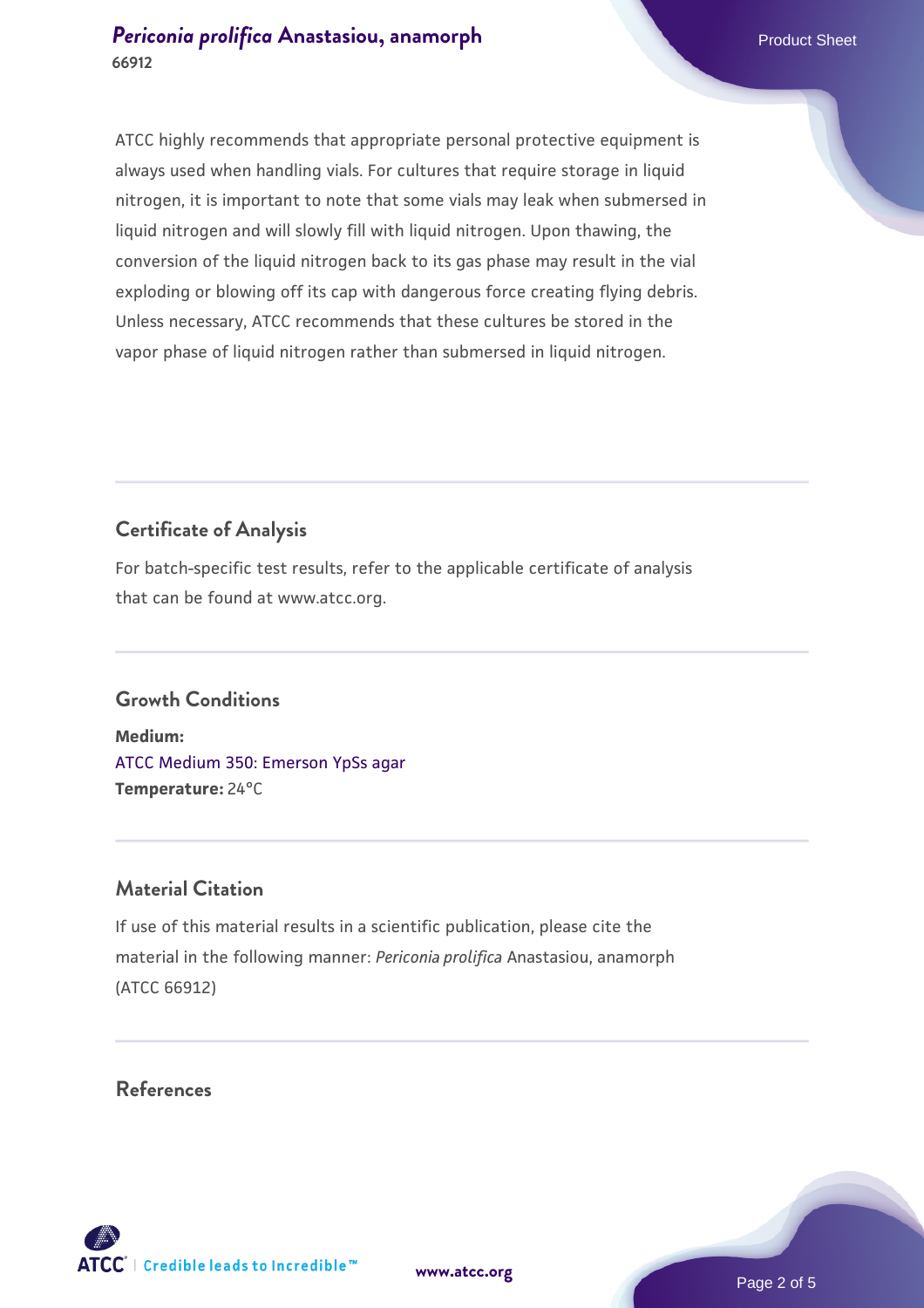# **[Periconia prolifica](https://www.atcc.org/products/66912) [Anastasiou, anamorph](https://www.atcc.org/products/66912)** Product Sheet **66912**

References and other information relating to this material are available at www.atcc.org.

#### **Warranty**

The product is provided 'AS IS' and the viability of ATCC® products is warranted for 30 days from the date of shipment, provided that the customer has stored and handled the product according to the information included on the product information sheet, website, and Certificate of Analysis. For living cultures, ATCC lists the media formulation and reagents that have been found to be effective for the product. While other unspecified media and reagents may also produce satisfactory results, a change in the ATCC and/or depositor-recommended protocols may affect the recovery, growth, and/or function of the product. If an alternative medium formulation or reagent is used, the ATCC warranty for viability is no longer valid. Except as expressly set forth herein, no other warranties of any kind are provided, express or implied, including, but not limited to, any implied warranties of merchantability, fitness for a particular purpose, manufacture according to cGMP standards, typicality, safety, accuracy, and/or noninfringement.

#### **Disclaimers**

This product is intended for laboratory research use only. It is not intended for any animal or human therapeutic use, any human or animal consumption, or any diagnostic use. Any proposed commercial use is prohibited without a license from ATCC.

While ATCC uses reasonable efforts to include accurate and up-to-date information on this product sheet, ATCC makes no warranties or representations as to its accuracy. Citations from scientific literature and patents are provided for informational purposes only. ATCC does not warrant



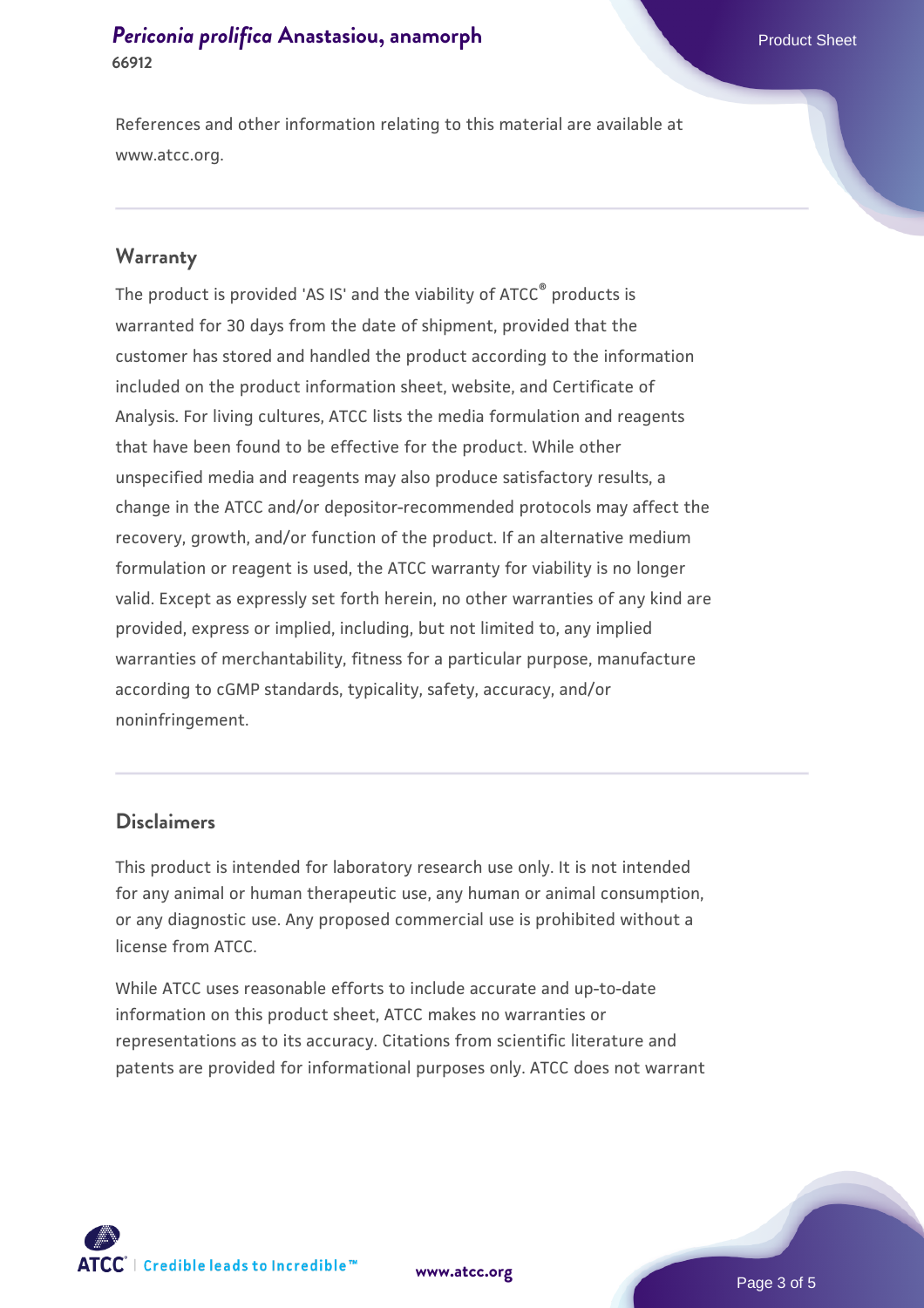that such information has been confirmed to be accurate or complete and the customer bears the sole responsibility of confirming the accuracy and completeness of any such information.

This product is sent on the condition that the customer is responsible for and assumes all risk and responsibility in connection with the receipt, handling, storage, disposal, and use of the ATCC product including without limitation taking all appropriate safety and handling precautions to minimize health or environmental risk. As a condition of receiving the material, the customer agrees that any activity undertaken with the ATCC product and any progeny or modifications will be conducted in compliance with all applicable laws, regulations, and guidelines. This product is provided 'AS IS' with no representations or warranties whatsoever except as expressly set forth herein and in no event shall ATCC, its parents, subsidiaries, directors, officers, agents, employees, assigns, successors, and affiliates be liable for indirect, special, incidental, or consequential damages of any kind in connection with or arising out of the customer's use of the product. While reasonable effort is made to ensure authenticity and reliability of materials on deposit, ATCC is not liable for damages arising from the misidentification or misrepresentation of such materials.

Please see the material transfer agreement (MTA) for further details regarding the use of this product. The MTA is available at www.atcc.org.

# **Copyright and Trademark Information**

© ATCC 2021. All rights reserved. ATCC is a registered trademark of the American Type Culture Collection.

# **Revision**

This information on this document was last updated on 2021-05-19

# **Contact Information**